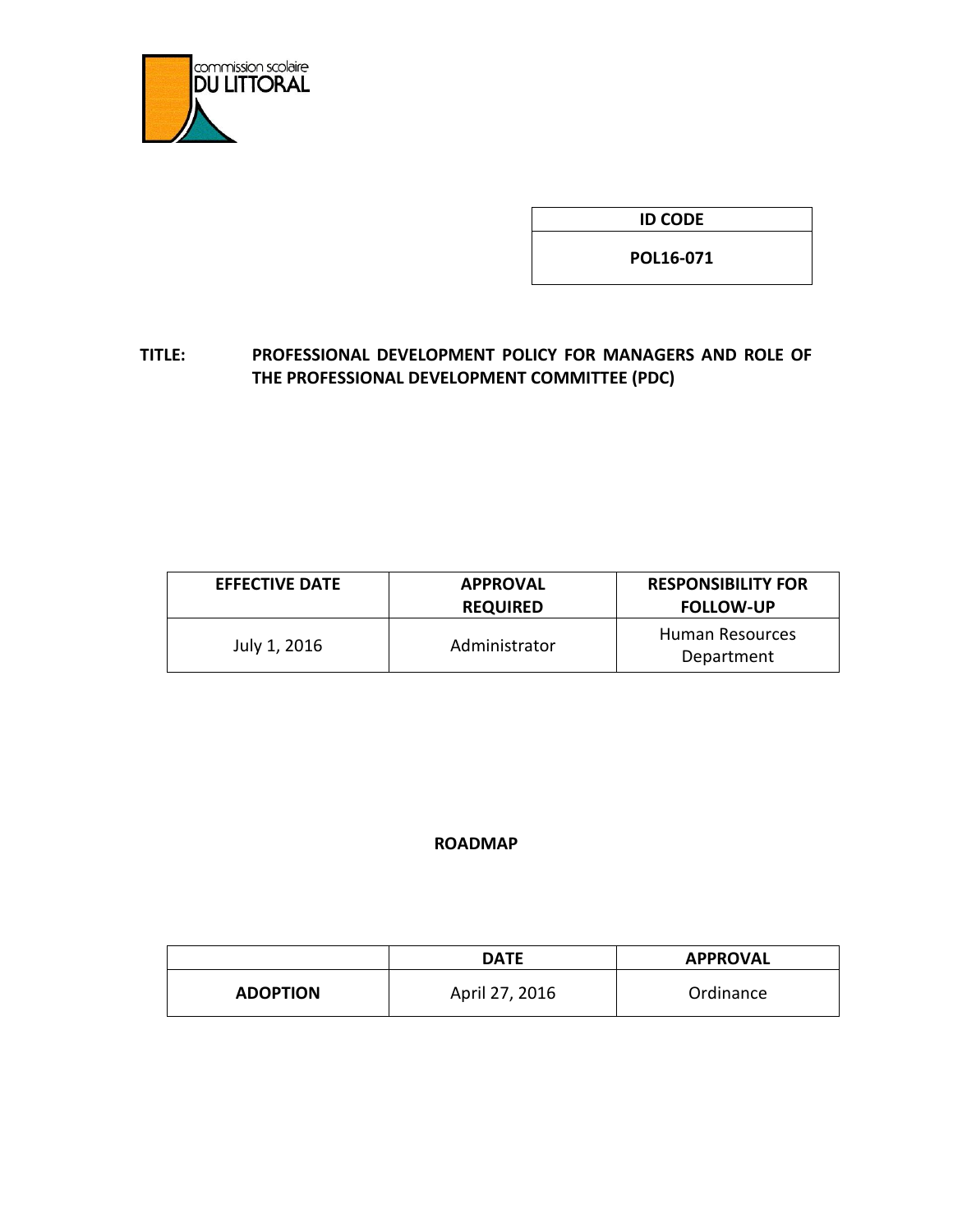

# **Table of Contents**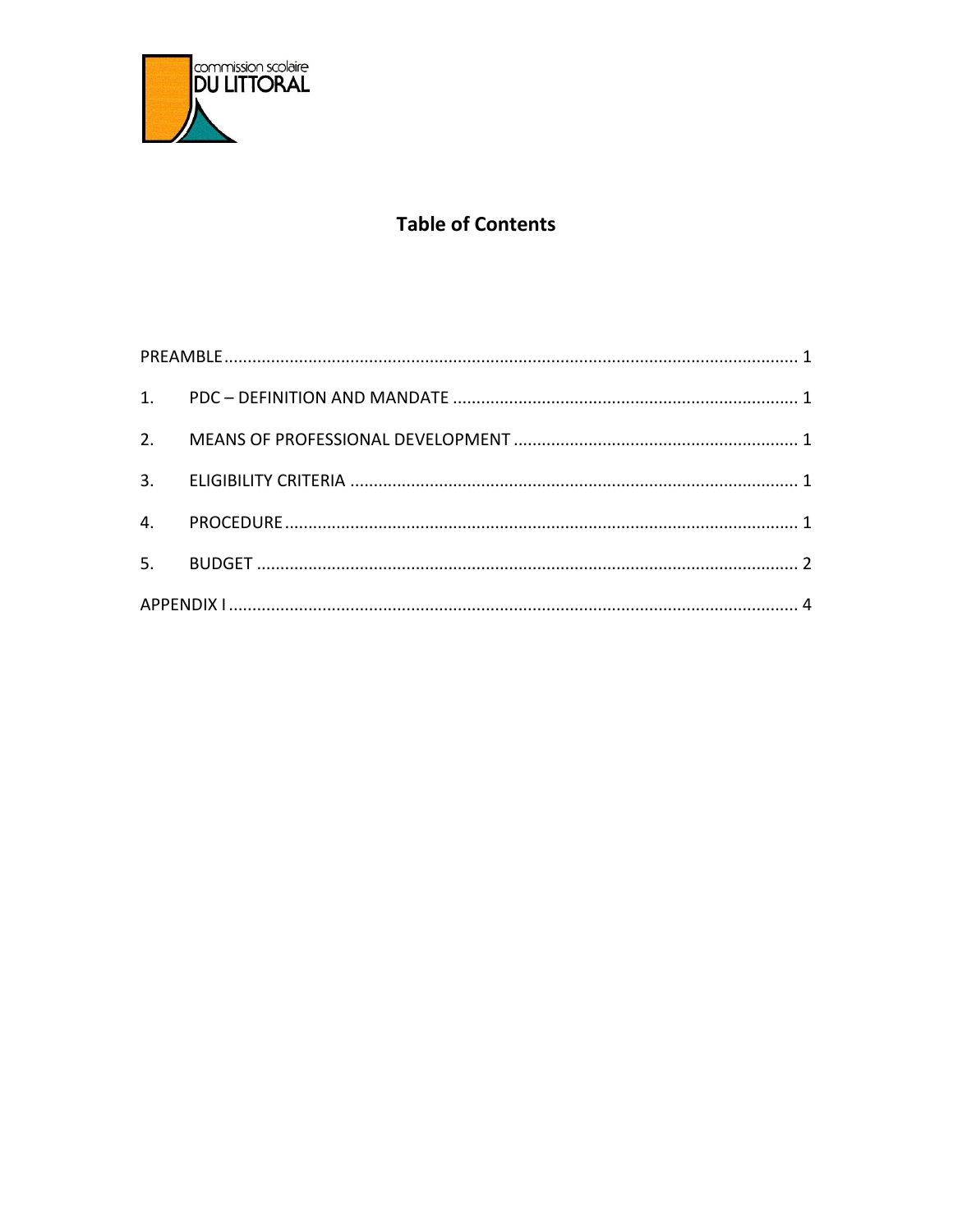

#### <span id="page-2-0"></span>**PREAMBLE**

The training and professional development of its managers is important to the Commission scolaire du Littoral, which has a duty to establish the proper procedure for participation in professional development activities. As such, the School Board has drafted and adopted the present policy stipulating that professional development be managed by a committee mandated with this task.

#### <span id="page-2-1"></span>**1. PDC – DEFINITION AND MANDATE**

## 1.1 Composition

The PDC comprises three (3) members: the administrator, a school administration representative and a department manager representative.

## 1.2 Mandate

- Planning for development needs
- Allocating the annual budget approved by the administrator
- Determining the eligibility criteria for participating in development activities

#### <span id="page-2-2"></span>**2. MEANS OF PROFESSIONAL DEVELOPMENT**

#### 2.1 Conferences, Seminars and other activities

For managers seeking professional development opportunities outside the School Board's territory, except when required by the School Board.

#### 2.2 Resource Persons – Facilitators – Coaches

Qualified persons whose services are required to meet a need for manager development, in order to minimize travel expenses.

#### <span id="page-2-3"></span>**3. ELIGIBILITY CRITERIA**

- 3.1 The manager must have completed one (1) year of service to qualify for funding from this budget.
- 3.2 The individual must be a full-time manager (100% of duties).
- 3.3 Any development activities must be relevant to the manager's position.
- 3.4 Should a resource person be selected for professional development, the session must coincide with a management advisory committee meeting.

#### <span id="page-2-4"></span>**4. PROCEDURE**

#### 4.1 Conferences – Sessions – Seminars

4.1.1 Managers shall submit an application, in writing, to the PDC (refer to the appendix for the application form). In the absence of a committee, applications must be submitted to the administrator.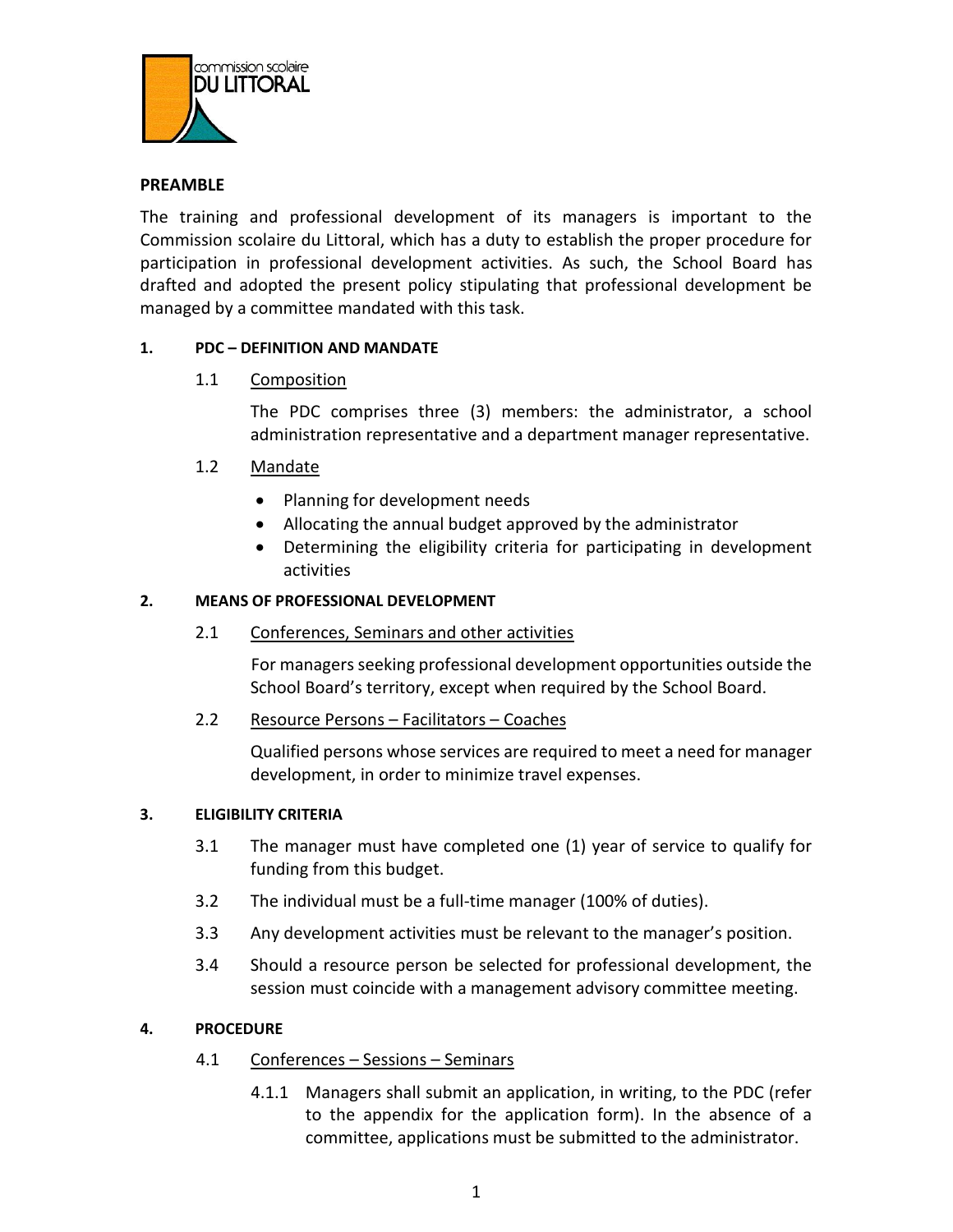

- 4.1.2 If the request is approved, the PDC or administrator shall decide on the amount allocated to the manager, sign off on the application form and return it so that the manager may enclose it with the reimbursement request made using the appropriate form found on the School Board's website.
- 4.1.3 Should the allocated amount be exceeded, the manager shall provide justification for any excess amounts and assume such costs, if applicable.

## 4.2 Resource Persons – Facilitators – Coaches

- 4.2.1 Managers requiring the services of a resource person for an activity during a management advisory committee meeting shall submit a request to the PDC no fewer than six (6) weeks in advance.
- 4.2.2 Their application must include the following details:
	- Topic;
	- Objective(s);
	- Duration;
	- Number of participants;
	- Anticipated costs
- 4.2.3 Once the PDC has given its approval, the School Board representative shall make arrangements with the resource person.

#### 4.3 Credited courses

- 4.3.1 Managers interested in taking courses shall be personally responsible for the process.
- 4.3.2 Only the registration fees shall be reimbursed, upon presentation of supporting documents including proof of successful completion.

#### <span id="page-3-0"></span>**5. BUDGET**

#### 5.1 Financing

5.1.1 The amount of funding required for manager professional development shall be taken from the School Board budget, as decided/confirmed by the administrator on an annual basis.

#### 5.2 Financial report

- 5.2.1 At the last meeting of the management advisory committee, the PDC shall present its operations report.
- 5.2.2 At the same meeting, the management advisory committee shall determine, if applicable and for approval, the following year's budgetary needs and elect the members of the PDC.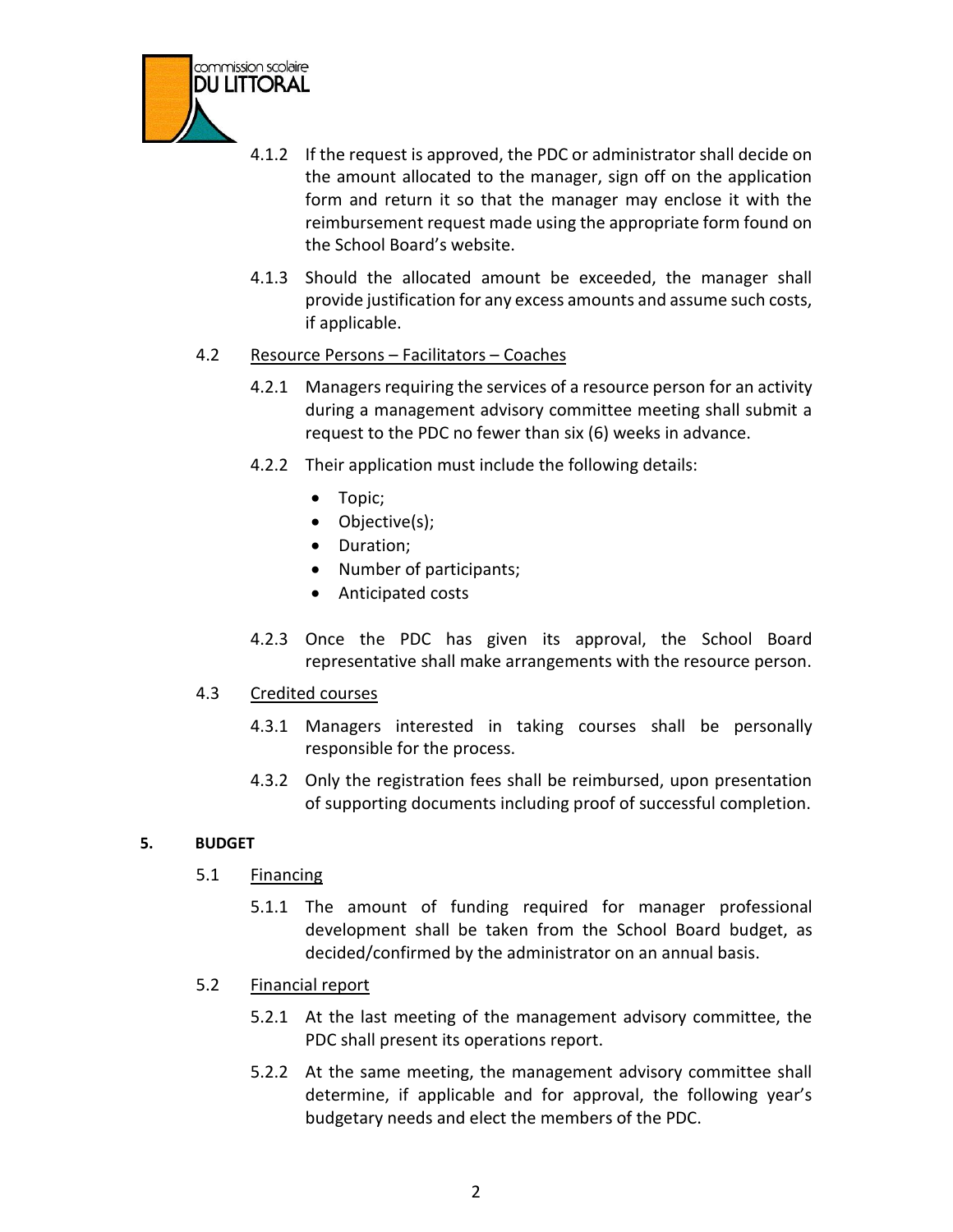

**N.B.** In the event a manager leaves the School Board within two (2) years of being hired, any costs associated with professional development or learning (credited courses) activities covered by the School Board must be repaid, in part or in full, to the School Board.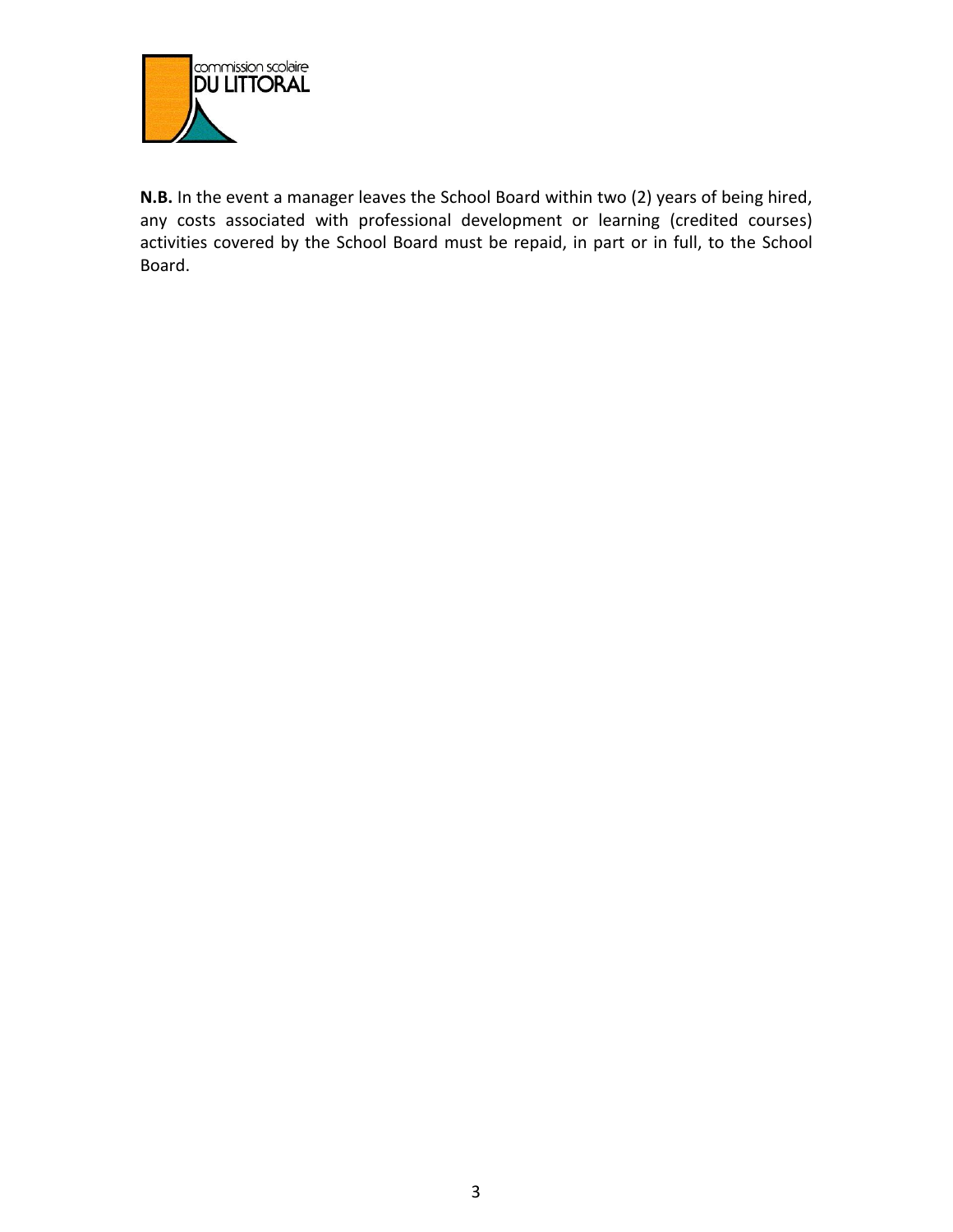| commission scolaire<br><b>DU LITTORAL</b>                                                                                                                                                                                                                                                                                      | PROFESSIONAL IMPROVEMENT                                                                                                                                                                                                                                                                                                                                               |
|--------------------------------------------------------------------------------------------------------------------------------------------------------------------------------------------------------------------------------------------------------------------------------------------------------------------------------|------------------------------------------------------------------------------------------------------------------------------------------------------------------------------------------------------------------------------------------------------------------------------------------------------------------------------------------------------------------------|
| Support staff<br>Professional                                                                                                                                                                                                                                                                                                  | Management<br>Teacher                                                                                                                                                                                                                                                                                                                                                  |
| Please read carefully<br>Before submitting an application, take note of the following<br>guidelines:<br>· Complete this form;<br>· Provide details of all related costs;<br>· Attach all original supporting documents;<br>· Ensure required signatures;<br>· Forward to Human Resources Service: formation@csdulittoral.qc.ca | The committee will return all incomplete forms to the employee hence<br>no further analysis of the request will be undertaken until the<br>required information is forwarded to the committee.<br>Based on the committee's recommendations and after participating in<br>the activity, the employee must send receipts and invoices to<br>the Human Resources Service. |
| <b>SECTION I: EMPLOYEE IDENTIFICATION</b>                                                                                                                                                                                                                                                                                      |                                                                                                                                                                                                                                                                                                                                                                        |
| Surname:<br>Service / School / Center                                                                                                                                                                                                                                                                                          | Name:                                                                                                                                                                                                                                                                                                                                                                  |
| SECTION II: DESCRIPTION OF THE ACTIVITY                                                                                                                                                                                                                                                                                        |                                                                                                                                                                                                                                                                                                                                                                        |
| Title of the activity (attach the professional improvement plan) :                                                                                                                                                                                                                                                             |                                                                                                                                                                                                                                                                                                                                                                        |
| <b>Location of activity:</b>                                                                                                                                                                                                                                                                                                   |                                                                                                                                                                                                                                                                                                                                                                        |
| Weekend:<br>Evening:<br>Day:                                                                                                                                                                                                                                                                                                   | Date of activity from:<br>to:                                                                                                                                                                                                                                                                                                                                          |
| SECTION III : JUSTIFICATION OF THE REQUEST IN RELATION TO MY WORK                                                                                                                                                                                                                                                              |                                                                                                                                                                                                                                                                                                                                                                        |
| <b>Reasons for the request:</b>                                                                                                                                                                                                                                                                                                |                                                                                                                                                                                                                                                                                                                                                                        |
| Skill improvement                                                                                                                                                                                                                                                                                                              |                                                                                                                                                                                                                                                                                                                                                                        |
| Complementary training to adapt to changes in the respective sector                                                                                                                                                                                                                                                            |                                                                                                                                                                                                                                                                                                                                                                        |
| Increase academic qualifications                                                                                                                                                                                                                                                                                               |                                                                                                                                                                                                                                                                                                                                                                        |
| Other, specify :                                                                                                                                                                                                                                                                                                               |                                                                                                                                                                                                                                                                                                                                                                        |
| <b>Description of the activity:</b>                                                                                                                                                                                                                                                                                            |                                                                                                                                                                                                                                                                                                                                                                        |
|                                                                                                                                                                                                                                                                                                                                |                                                                                                                                                                                                                                                                                                                                                                        |
|                                                                                                                                                                                                                                                                                                                                |                                                                                                                                                                                                                                                                                                                                                                        |
|                                                                                                                                                                                                                                                                                                                                |                                                                                                                                                                                                                                                                                                                                                                        |
|                                                                                                                                                                                                                                                                                                                                |                                                                                                                                                                                                                                                                                                                                                                        |
|                                                                                                                                                                                                                                                                                                                                |                                                                                                                                                                                                                                                                                                                                                                        |
| SECTION IV : COMMENTS FROM THE IMMEDIATE SUPERVISOR IN SUPPORT OF THIS REQUEST                                                                                                                                                                                                                                                 |                                                                                                                                                                                                                                                                                                                                                                        |
|                                                                                                                                                                                                                                                                                                                                |                                                                                                                                                                                                                                                                                                                                                                        |
|                                                                                                                                                                                                                                                                                                                                |                                                                                                                                                                                                                                                                                                                                                                        |
|                                                                                                                                                                                                                                                                                                                                |                                                                                                                                                                                                                                                                                                                                                                        |
|                                                                                                                                                                                                                                                                                                                                |                                                                                                                                                                                                                                                                                                                                                                        |
|                                                                                                                                                                                                                                                                                                                                |                                                                                                                                                                                                                                                                                                                                                                        |
|                                                                                                                                                                                                                                                                                                                                |                                                                                                                                                                                                                                                                                                                                                                        |
|                                                                                                                                                                                                                                                                                                                                |                                                                                                                                                                                                                                                                                                                                                                        |